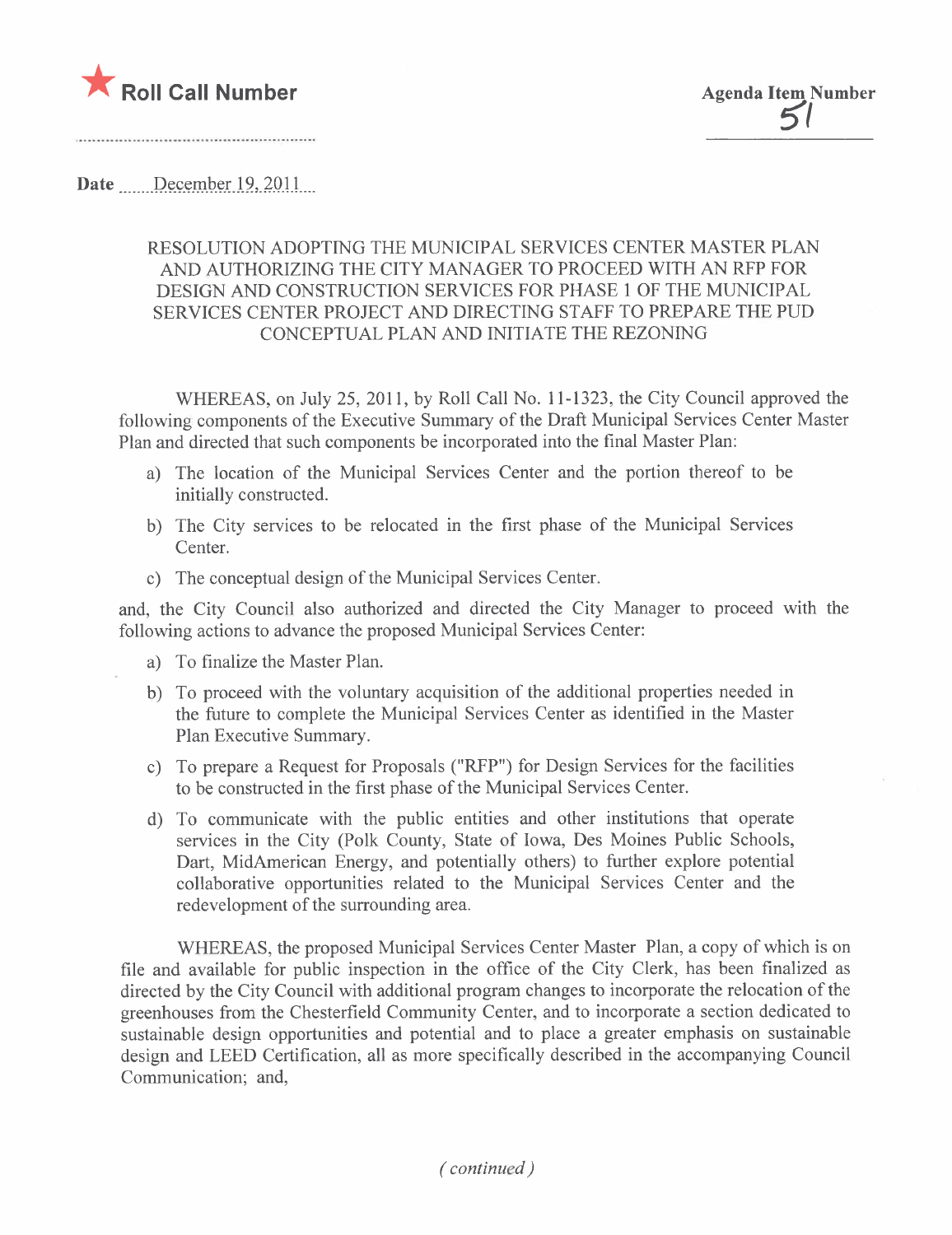

## Date  $\qquad$  December 19, 2011

WHEREAS, appropriate action has been commenced to acquire the site for the Municipal Services Center by gift, negotiation or eminent domain as directed by the City Council on August 8, 2011, by Roll Call No. 11-1390, and a purchase offer has been presented to the property owners; and,

2

WHEREAS, the City staff have prepared a Request for Proposals ("RFP") for Design Services for the facilities to be constructed in the first phase of the Municipal Services Center, which is on file and available for public inspection in the office of the City Clerk; and,

WHEREAS, the City Manager and staff have communicated with the public entities and other institutions that operate services in the City (Polk County, State of Iowa, Des Moines Public Schools, Dart, MidAmerican Energy, and potentially others) to further explore potential collaborative opportunities related to the Municipal Services Center and the redevelopment of the surrounding area, and such communications are ongoing; and,

WHEREAS, on December 1,2011, the City Plan and Zoning Commission voted 12-0 in support of a motion to support the staff recommendation to find the Municipal Services Center Master Plan in conformance with the Des Moines 2020 Community Character Plan, and to recommend approval of the Master Plan; and,

WHEREAS, the City Manager recommends that the Municipal Services Center Master Plan be adopted, and that the City Manager be authorized to proceed with a Request for Proposals for design and construction services for Phase 1 of the Municipal Services Center project, and that City staff be directed to prepare the PUD Conceptual Plan and to initiate the rezoning of the site to the PUD Planned Unit Development District when the City has the site under contract.

NOW THEREFORE, BE IT RESOLVED by the City Council of the City of Des Moines, Iowa, as follows:

- 1. The Municipal Services Center Master Plan is hereby approved and adopted.
- 2. The City Manager is hereby authorized and directed to proceed with an RFP for design and construction services for Phase 1 of the Municipal Services Center project as defined in the Municipal Services Center Master Plan.
- 3. The City Manager is further authorized and directed to immediately commence preparation of a PUD Conceptual Plan consistent with the Municipal Services Center Master Plan, and to initiate the rezoning of the Municipal Services Center site to the "PUD" Planned Unit Development District as soon as the City has the land under contract.

( continued)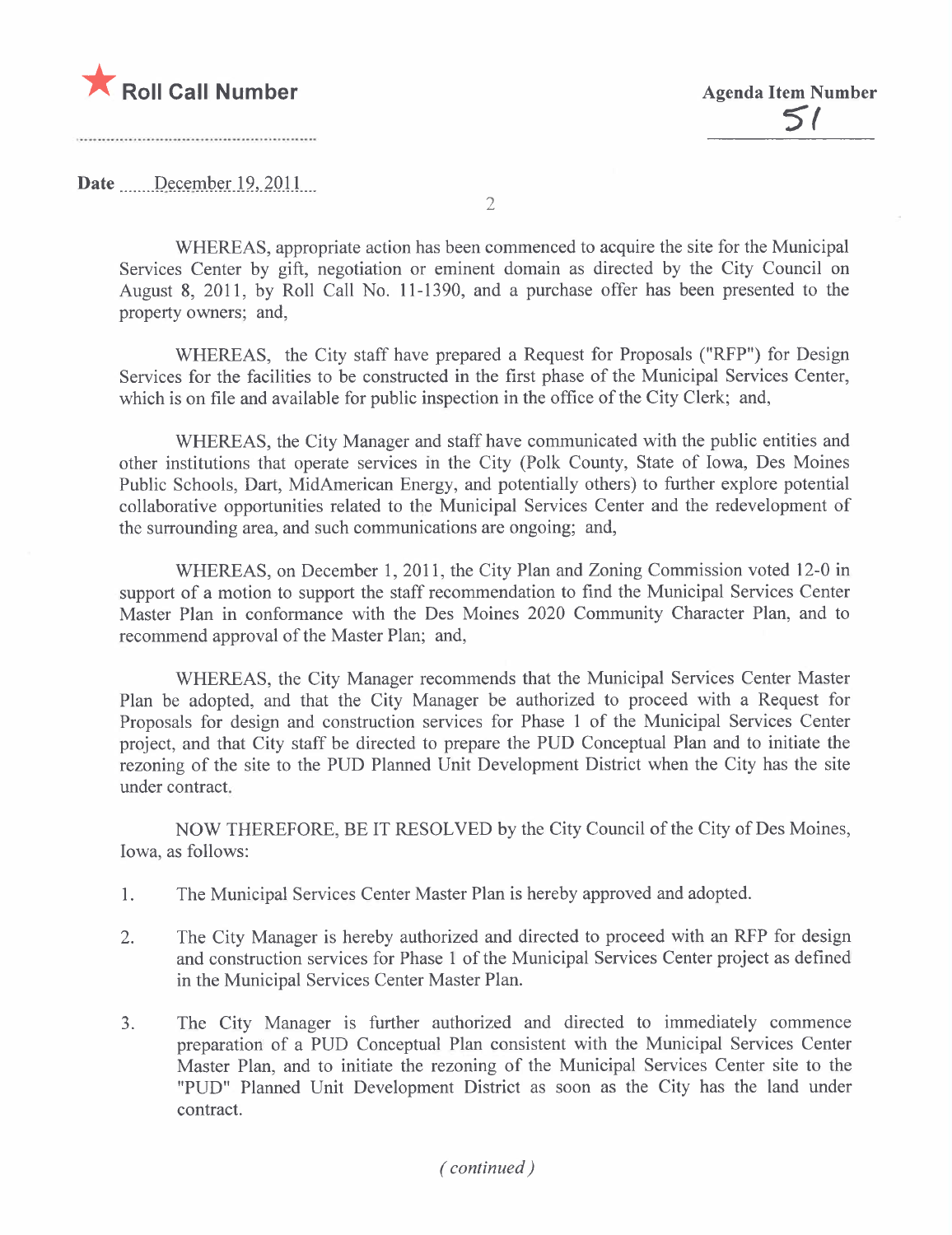

Da te \_ \_ \_\_ \_\_\_P~ç\_(tmt¡\_t\_r.1 9.,. 2Q-l. l \_\_u

<u>51</u>

3

( Council Communication No. 11- $\gamma$ 10 )

MOVED by \_\_\_\_\_\_\_\_\_\_\_\_\_\_\_\_\_\_\_\_\_\_\_\_\_ to adopt.

FORM APPROVED:<br>Roger K. Brown

Assistant City Attorney C:\Rog\Engineering\MunServCntr\RC i i -12- i 9 Approve Master Plan. doc

| <b>COUNCIL ACTION</b> | <b>YEAS</b> | <b>NAYS</b> | <b>PASS</b> | <b>ABSENT</b>   | <b>CERTIFICATE</b>                                                                                                                                                                                                                                                                                                         |
|-----------------------|-------------|-------------|-------------|-----------------|----------------------------------------------------------------------------------------------------------------------------------------------------------------------------------------------------------------------------------------------------------------------------------------------------------------------------|
| <b>COWNIE</b>         |             |             |             |                 |                                                                                                                                                                                                                                                                                                                            |
| <b>COLEMAN</b>        |             |             |             |                 | I, DIANE RAUH, City Clerk of said City hereby<br>certify that at a meeting of the City Council of<br>said City of Des Moines, held on the above date,<br>among other proceedings the above was adopted.<br>IN WITNESS WHEREOF, I have hereunto set my<br>hand and affixed my seal the day and year first<br>above written. |
| <b>GRIESS</b>         |             |             |             |                 |                                                                                                                                                                                                                                                                                                                            |
| <b>HENSLEY</b>        |             |             |             |                 |                                                                                                                                                                                                                                                                                                                            |
| <b>MAHAFFEY</b>       |             |             |             |                 |                                                                                                                                                                                                                                                                                                                            |
| <b>MEYER</b>          |             |             |             |                 |                                                                                                                                                                                                                                                                                                                            |
| <b>MOORE</b>          |             |             |             |                 |                                                                                                                                                                                                                                                                                                                            |
| <b>TOTAL</b>          |             |             |             |                 |                                                                                                                                                                                                                                                                                                                            |
| <b>MOTION CARRIED</b> |             |             |             | <b>APPROVED</b> |                                                                                                                                                                                                                                                                                                                            |
|                       |             |             |             |                 |                                                                                                                                                                                                                                                                                                                            |
|                       |             |             |             |                 |                                                                                                                                                                                                                                                                                                                            |
| Mayor                 |             |             |             |                 | <b>City Clerk</b>                                                                                                                                                                                                                                                                                                          |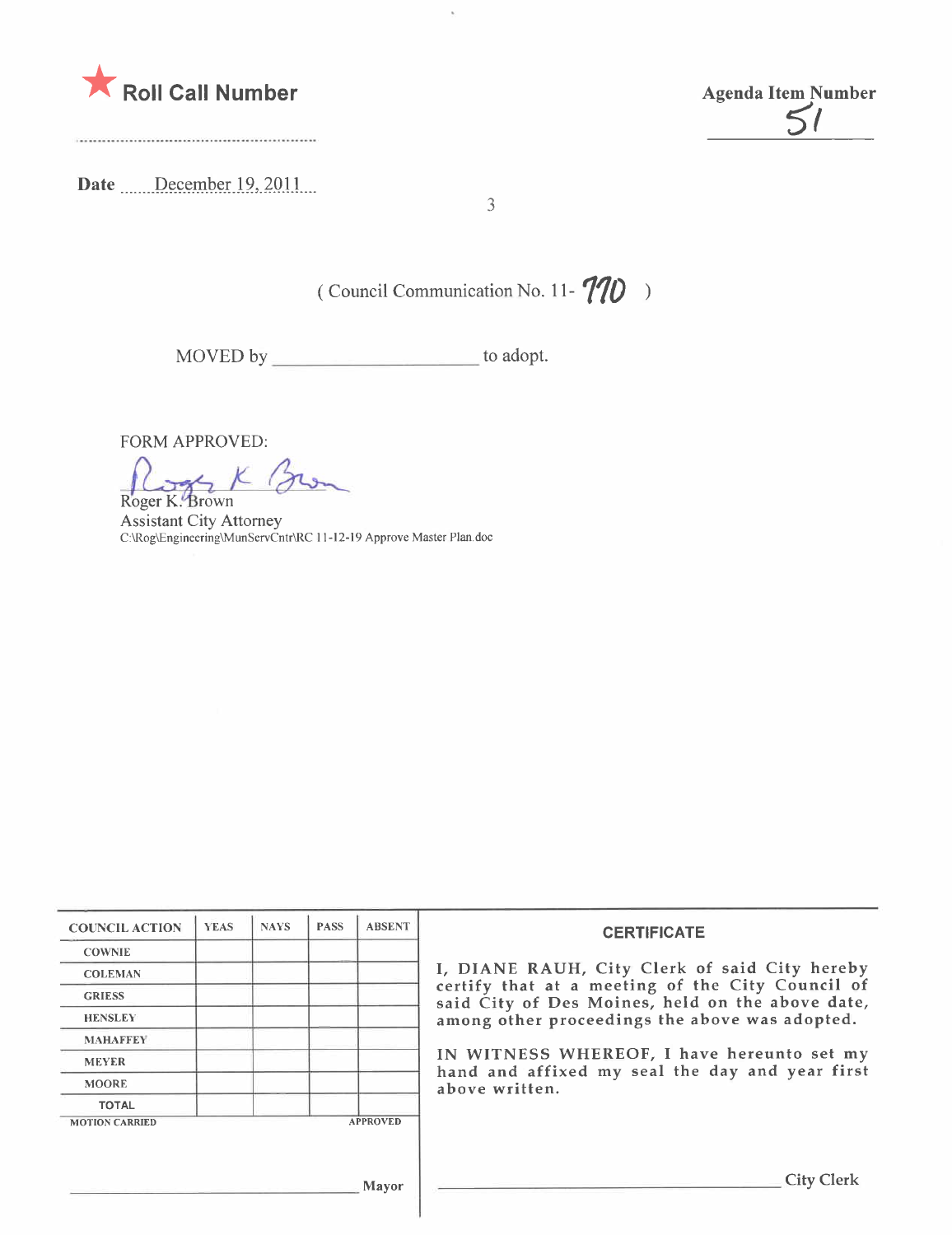175 MASTER PLAN



Master Plan Site Development - Long Term Redevelopment Potential **Buffers / Open Space / Trails** ite Development - Phase One Site Development - Phase Two Master Plan - Land Use Proposed Land Assemblage Storm Water Strategy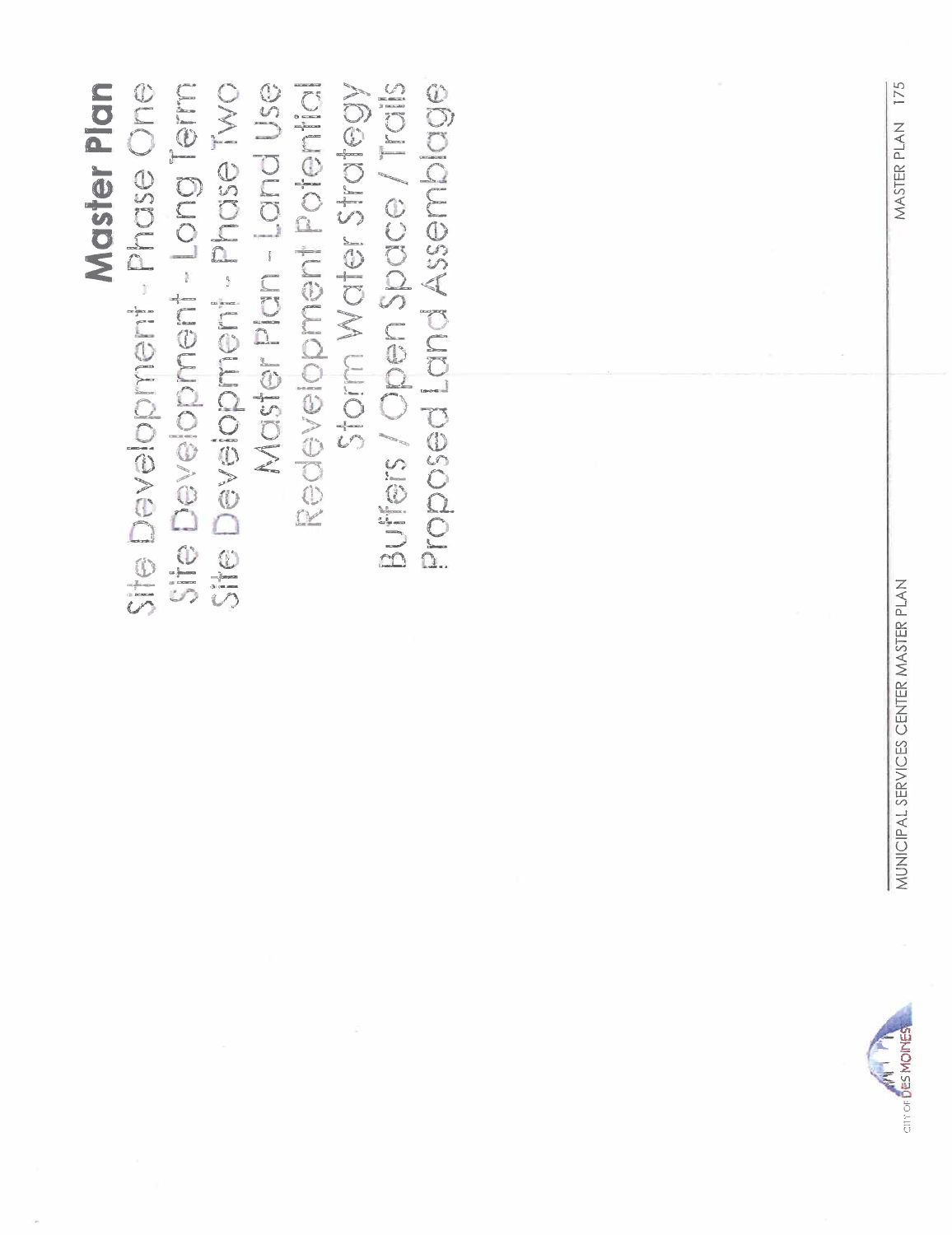## Site Development - Phase One Site Development - Phase One

Avenue will be acquired and developed for the new Municipal Services Center. To To satisfy the immediate needs of the City of Des Moines' municipal services (including Parts and Engineering Department functions), approximately 11.5 acres north of Scott meet redevelopment needs on the current site of these programs, the facility is slated Parts and Engineering Department functions), approximately 11,5 acres north of Scott To satisfy the immediate needs of the City of Des Moines i municipal services (including Avenue will be acquired and developed for the new Municipal Services Center, To meet redevelopment needs on the current site of these programs, the facility is slated for completion in mid-2013. for completion in mid-2013,

include reconstruction of SE 15th Street from the Connector south to Scott Avenue. The new Municipal Services Center and extended parkway should act as catalyst for The SE Connector is scheduled to extend to SE 15th Street by 2013. This extension will The new Municipal Services Center and extended parkway should act as catalyst for The SE Connector is scheduled to extend to SE 15th street by 2013, This extension will include reconstruction of SE 15th street from the Connector south to Scott Avenue. the redevelopment of the area near the SE Connector. the redevelopment of the area near the SE Connector,

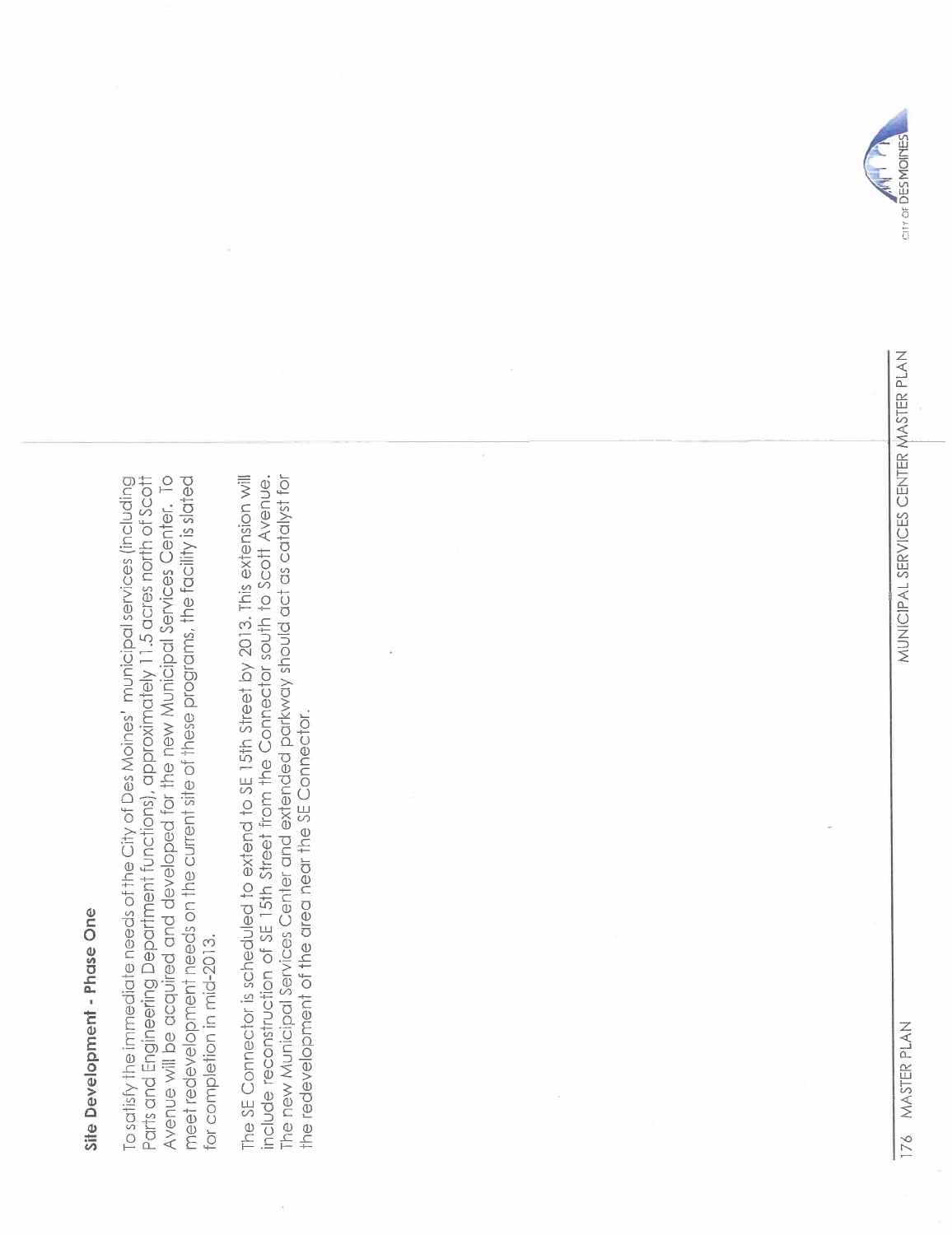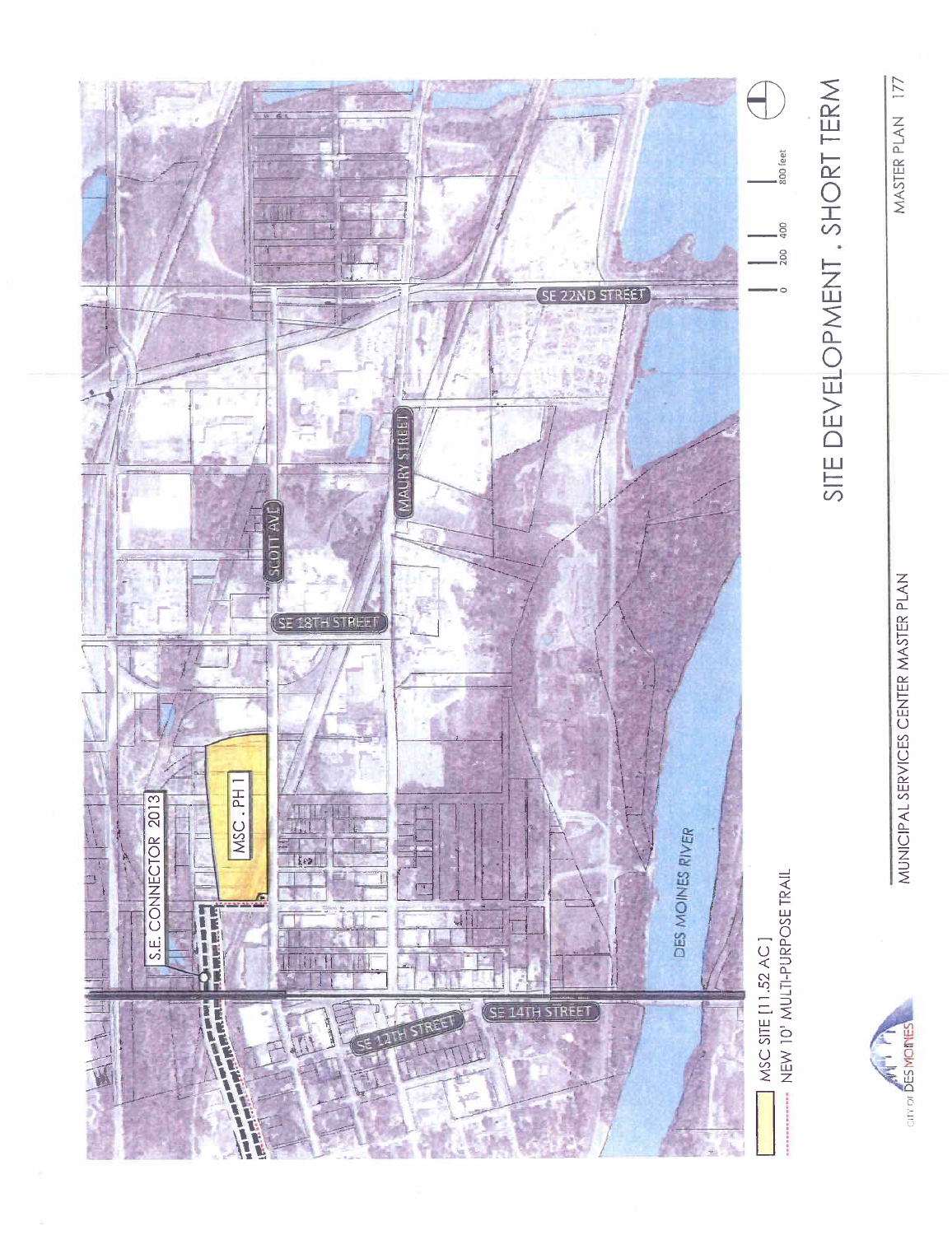## Site Development - Phase Two Site Development - Phase Two

including closing Scott Avenue through the site. To address the increased impervious storm events, a permanent regional stormwater retention system is planned between Implementation of Phase Two of the Municipal Service Center will require land assemblage for the remainder of the facility and associated regional stormwater retention. Approximately 30.5 acres is required for the expansion of the MSC facility development in the study area and to mitigate existing flooding concerns during Maury Street and the levee. Please refer to the Stormwater Strategy section for more assemblage for the remainder of the facility and associated regional stormwater retention, Approximately 30,5 acres is required for the expansion of the MSC facility including closing Scott Avenue through the site, To address the increased impervious Maury Street and the levee, Please refer to the Stormwater Strategy section for more Implementation of Phase Two of the Municipal Service Center will require land development in the study area and to mitigate existing flooding concerns during storm events, a permanent regional stormwater retention system is planned between nformation on these regional improvements. information on these regional improvements,

The SE Connector must be extended during this period to 18th Street to support the expansion of the MSC facility and to alleviate traffic pressures once Scott Street is During this period of the study area development, land assemblage and necessary infrastructure improvements, including storm, sewer, and water utilities, must occur io support the future expansion of the MSC facility and redevelopment of the area. infrastructure improvements, including storm, sewer, and water utilities, must occur During this period of the study area development. land assemblage and necessary The SE Connector must be extended during this period to 18th Street to support the expansion of the MSC facility and to alleviate traffic pressures once Scott Street is to support the future expansion of the MSC facility and redevelopment of the area, closed. Phase 2 will require the relocation, removal, or abandonment of several existing Phase 2 will require the relocation, removaL' or abandonment of several existing utilities as follows: uiilities as follows:

- 16" Ductile Iron water main Scott Avenue. · 16" Ductile Iron water main - Scott Avenue,
- Storm Sewer in Scott Avenue and SE Astor Street. · Storm Sewer in Scott Avenue and SE Astor Street.
	- Sanitary Sewer in SE Astor Street. · Sanitary Sewer in SE Astor Street.
- Level 3 Communications Fiber Optic from Scott Avenue to SE 18th Street along . Level 3 Communications Fiber Optic from Scott Avenue to SE 18th Street along existing rail line. exisiing rail line.
	- Qwest Communications in Scott Avenue and SE Astor Street. . Qwest Communications in Scott Avenue and SE Astor Street.
- Verizon Communications Fiber Option from Scott Avenue to SE 18th Street along . Verizon Communications Fiber Option from Scott Avenue to SE 18th Street along existing rail line. existing rail line.
	- MidAmerican Energy Gas in Scott Avenue. · MidAmerican Energy Gas in Scott Avenue.
- MidAmerican Energy Electric in Scott Avenue. · MidAmerican Energy Electric in Scott Avenue.

Note: See Storm Water Strategy Section on page 78. Note: See storm Water Strategy Section on page 78,



~

MUNICIPAL SERVICES CENTER MASTER PLAN 178 MASTER PLAN MUNICIP AL SERVICES CENTER N\ASTER PLAN